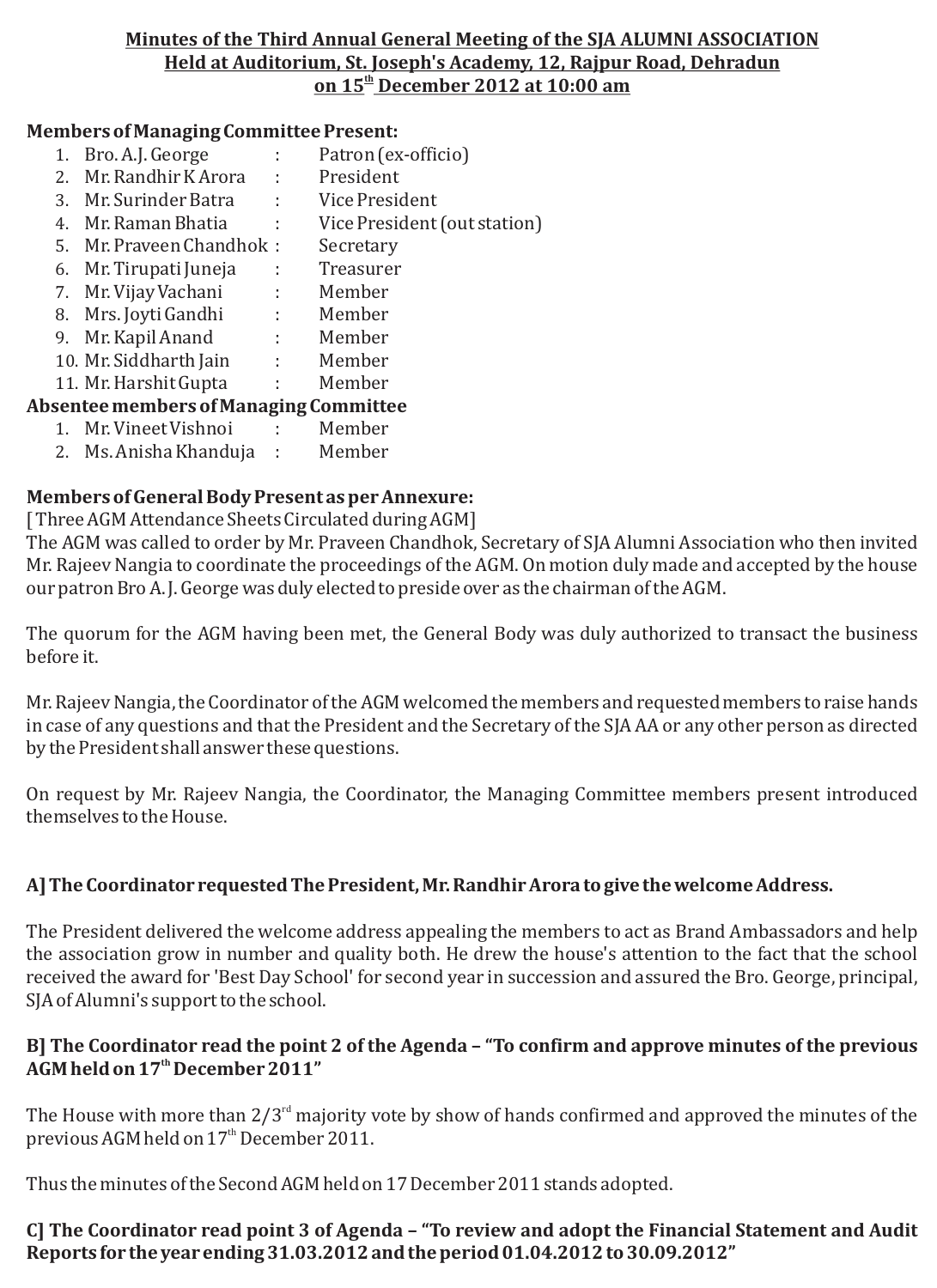Mr. Manu Sabherwal, member, raised a query for explanation with respect to expenditure items "Advertisement & Publicity" and "Distribution of Souvenirs" appearing in the Income & Expenditure Account for the period 01.04.2011 to 31.03.2012. Mr Manu Sabherwal also demanded explanation with respect to the statement in the Audit report where it was said the Association received grants from government for specific events and were used as per given rules and regulations.

To this the President, explained that the Advertisement expenses referred to advertisement in local newspapers for various events conducted by the association records and vouchers of which were verifiable. The expense on distribution of Souvenirs referred to souvenirs, gifts and mementos distributed on the occasion of Annual Gala Dinner 2011, and throughout the year; the amounts and bills of which were verifiable.

He pointed that the statement in the Audit Report with respect to receipt and utilization of Government Grants was an error which had already been notified by the auditor to the Managing Committee. The President further clarified that the SJA AA had not received any grants from government in any form.

The House with unanimous votes via raising of hands adopted the Financial Statements and Audit Reports for year ending 31.03.2012 and period 01.04.2012 to 30.09.2012.

## **D] The Coordinator read point 4 and 5 of the Agenda.**

**Resolved that the Election Bye-laws as framed and proposed stand ratified and adopted by the General Body and the same shall form part of the Rules & Regulations of the Society/Association. (refer annexure II)**

#### **&**

## **Resolved that the elections and election results of the Managing Committee are ratified and adopted by the General Body. (Refer annexure III)**

Mr. Ramesh Chandra Joshi, member requested clarity on the tenure and qualification of the members of the Managing Committee as per the rules and regulation questioning whether a member is willing to give that many years to the Association and that the rules seemed to be similar to the game of "Musical Chair" where office post were simply being shuffled. Mr Joshi proposed reduction in tenure of office bearers and reconsider the rules.

To this the President clarified that the cooling period had been provided for in the Rules & Regulation to encourage all members to be a part of the Managing Committee. He also pointed that involvement of outgoing committee members was required in an association like SJA AA for smooth and proper functioning of the Association.

Mr. Himanshu Chauhan, member, suggested that the present rules be allowed to prevail considering the association is still fresh and requires time to settle

Mr. Manu Sabherwal, member expressed concern on the issue of changing of the constitution of the Association and pointed that the alterations were not being done in accordance with section 12 of the Indian Societies Registration Act.

The President requested Mr. Tirupati Juneja, Treasurer to clarify the issue. The Treasurer pointed that two aspects were involved; alteration of Memorandum of Association and alteration of Rules & Regulation. He stated that there has not been any contravention of any law or Act in the process of alteration of the Memorandum of Association and Rules & Regulations of SJA Alumni Association. He further stated that the Memorandum of Association and Rules & Regulations have been altered as per the decisions taken in the  $1<sup>st</sup>$ AGM and in accordance to Section 12 of the Indian Societies Registration Act read with state alterations and rules thereto. He further stated that the Memorandum of Association and Rules & Regulations as altered have already been registered with the Registrar of Societies and a certified copy by the Registrar of the same is available.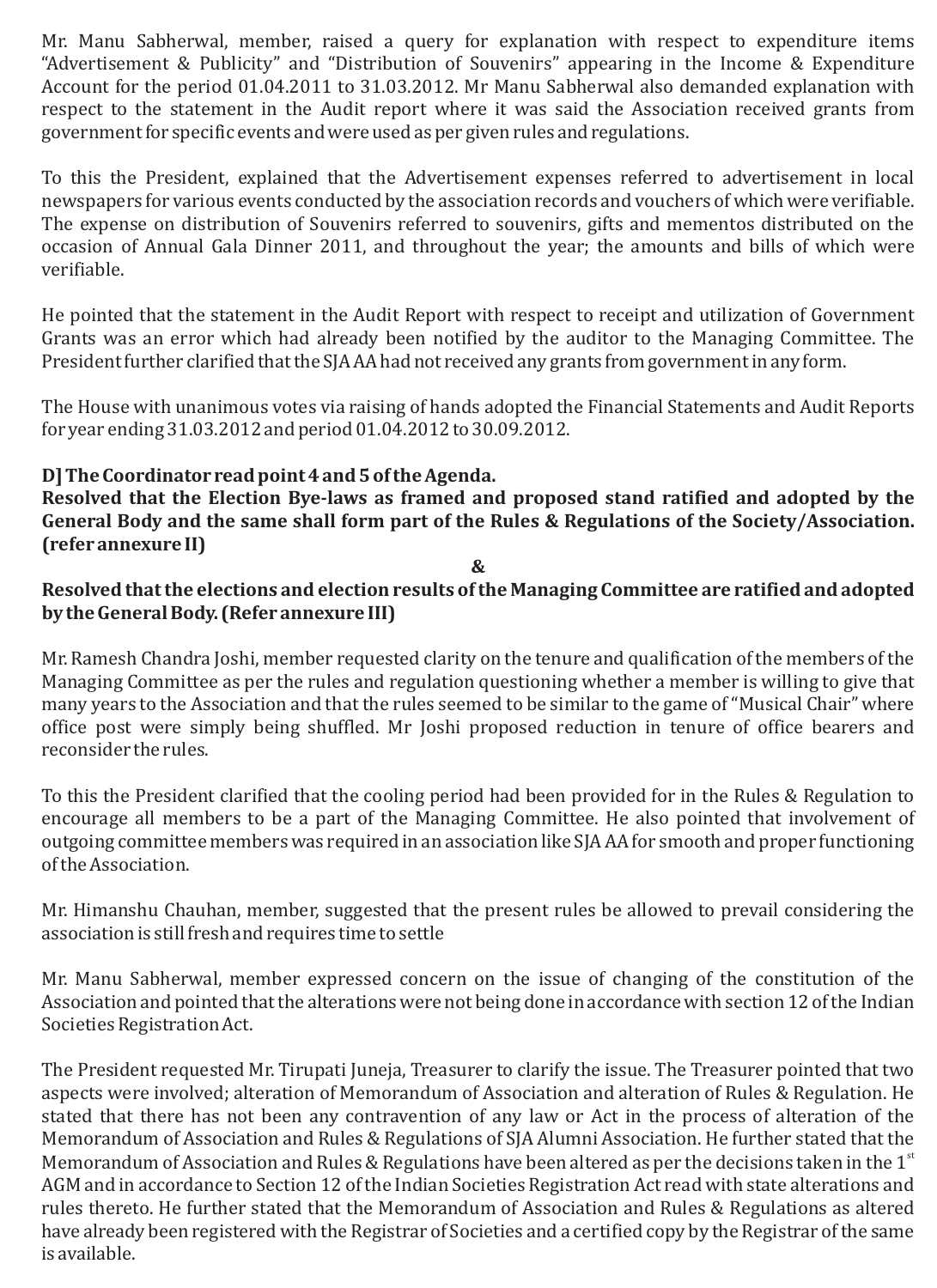Mr. Manu Sabharwal, member further proposed that election bye-laws not be ratified and accepted as he had concerns over Para 5 of the election bye-laws regarding the discretionary power of the Returning Officer to issue Postal Ballot.

Mr. Ambuj Oberoi, past secretary, with the permission of the President answered Mr. Sabherwal's concerns by pointing that the election bye laws were framed by an independent committee of eminent members and already circulated amongst the members of the SJA AA for suggestions. With respect to discretionary power of the Returning Officer to issue postal ballot it was clarified that the power was to be used only in emergency case such as small time period between issue of postal ballot and last date of receiving the same.

Mr. Rakesh Jindey, member, who was also a part of the committee that framed the election Bye-laws and the returning officer of election 2011 brought it to the notice of the house that nearly 20% of the votes casted in election 2011 were via postal ballot. He requested the house to trust the system. He further clarified that the discretionary power was used only with respect to verifying the identity of the member requesting postal ballot to ensure that there no discrepancy.

The coordinator asked if the house would adopt the resolutions as per point 4 & 5 of the Agenda in unaltered form.

The resolution was duly proposed by Mr. Rakesh Jindey and seconded by Mr. Jaideep Datta.

The house duly passed and adopted by more than  $2/3^{\rm rd}$  majority vote by show of hands both resolutions as per point 4 & 5 of the Agenda read with the respective explanatory statements. A total of 34 votes in favor and 3 against were recorded.

Thus point No. 4 & 5 of the Agenda stands adopted and the Rules & regulations altered to the extent.

# **E] The coordinator read point 6 of the Agenda:**

**Resolved that the alterations and corrections as proposed by the Managing Committee to Clause 8(i) of the Rules and Regulation of the Association are adopted by the General Body and the Rules & Regulations stand amended to this effect. (Refer annexure IV)**

Mr. Manu Sabberwal pointed that the Patron if regarded as a part of Managing Committee then the maximum limit of members of Managing Committee is contravened. He requested further clarification on the position of the Patron.

Mr. Randhir K. Arora, President, pointed out that the Patron is an ex-officio member of the Managing Committee. Thus the maximum number of members of the Managing Committee is not contravened.

Mr. Ajay Goyal, past President, further pointed that the independence of the Managing Committee has been ensured as the patron has not been given any voting power.

Also, the Secretary ensured the house that there has never been any point of contradiction within the Managing Committee and that the issues are resolved within the MC itself, if any arises.

Mr. Manu Sabherwal further pointed that the minutes of the meeting of the Managing Committee should be made public on the alumni website.

CA. Naveen K. Gupta, auditor, SJA AA, pointed that the minutes of the meeting of the Managing Committee are not required to be made available for public but only be available for inspection by the members on demand at the Alumni Office.

The secretary pointed that the minutes of the meeting of Managing Committee have been prepared in and maintained in proper form and are available for members for inspection on demand by any member. He also ensured that all correspondence by way of mail or any other form from the members to the MC have been duly recorded and replied to by the MC.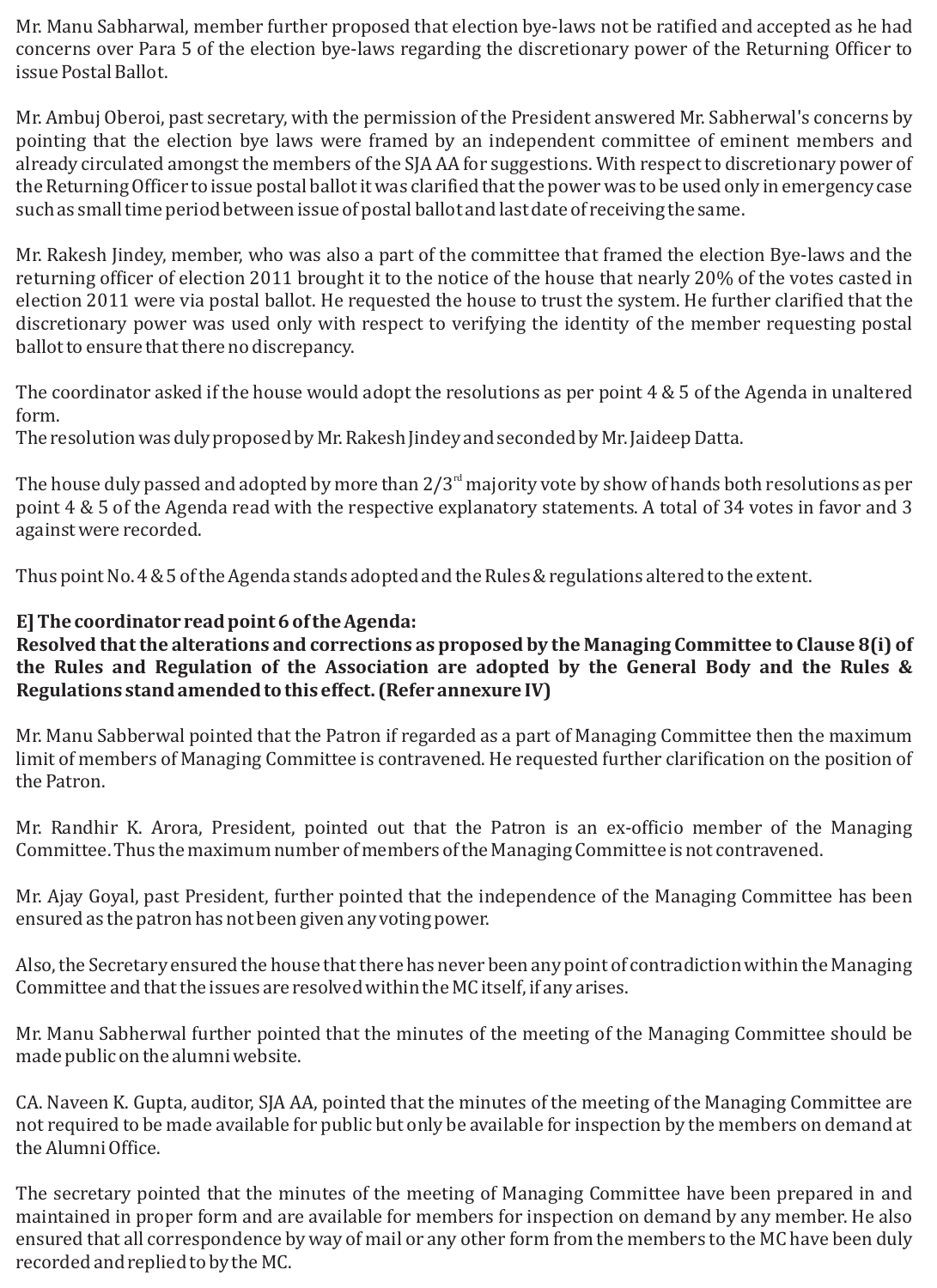The House unanimously passed point 6 of the Agenda alongwith explanatory statement agreeing it to be a clerical error. Thus clause 8(i) of the Rules & Regulations stand altered to the extent.

## **F] The Coordinator read point 7 of the Agenda:**

**Resolved that the alterations as proposed by the Managing Committee to Clause 6(vi) of the Rules and Regulation of the Association are adopted by the General Body and the Rules & Regulations stand amended to this effect. (Refer annexure V)**

The Coordinator pointed that non collection of dues was majorly due to wrong/inactive email ids and other contact information provided by old members. He indicated that loosing members should be avoided.

The Secretary requested for two years time to further consolidate the database and arrange for correct email ids and other contact details as the Association would not like to lose its members.

Mr. Himanshu Chauhan proposed that members be required to pay subscription only for the year in which they visit or attend the functions of the Association.

Mr. Ajay Goyal, member, pointed that there was clear demarcation between Permanent / Lifelong and Temporary/Yearly subscription.

Mr. Sanjay Mohan, member, pointed that money was important aspect for the Association to continue working and thus proper subscription should be paid by members.

Mr. Ambuj Oberoi, pointed that the delay was majorly in case of members who were automatically adopted by the association by virtue of them taking up membership of old associations of the alumnus of the school.

Mr. Sitanshu Mulasi questioned as to why there is Lifetime Subscription and annual Subscription for members.

Mr. Ajay Goyal pointed that the benefit to Lifetime members (Subscription) was given deliberately to avoid difficulty of payment of Rs. 200 every year as annual subscription on part of the members and the difficulty on part of Managing Committee to collect the amount of Rs. 200 every year from each member.

The President pointed that the members who have been inducted automatically were required to pay only the subscription amount and the joining fee had been waived as they had already paid to earlier associations.

Mr. Raman Bhatia, Vice President (out station), explained the concept of membership fees and subscription for removal of confusion of the House.

The house with more than  $2/3^{rd}$  majority by show if hands passed the proposed resolution read with the explanatory statement. Thus Clause 6(vi) of the Rules of Regulations stand altered.

## **E] The coordinator read point 8 of the Agenda**

**Resolved that the proposal of the Managing Committee to donate funds for construction/erection of the Squash Court in the school compound OR donate funds for laying the flooring of three badminton courts in the school auditorium, the funds for which shall be generated from revenue generated by conducting/organising Career Carnival and/or other fund raising activities or by way of donation/contributions received towards the same. The Managing Committee is further authorised to incur the expenditure and perform all necessary activities/actions required. (Refer annexure VI)**

The Coordinator proposed that the MC shall collect money for this purpose separately and the fund of the members shall not be used for this purpose.

Col. Rakesh Jindey, member, suggested that the amount be used for a team sports rather than a sport where only a few individuals can participate.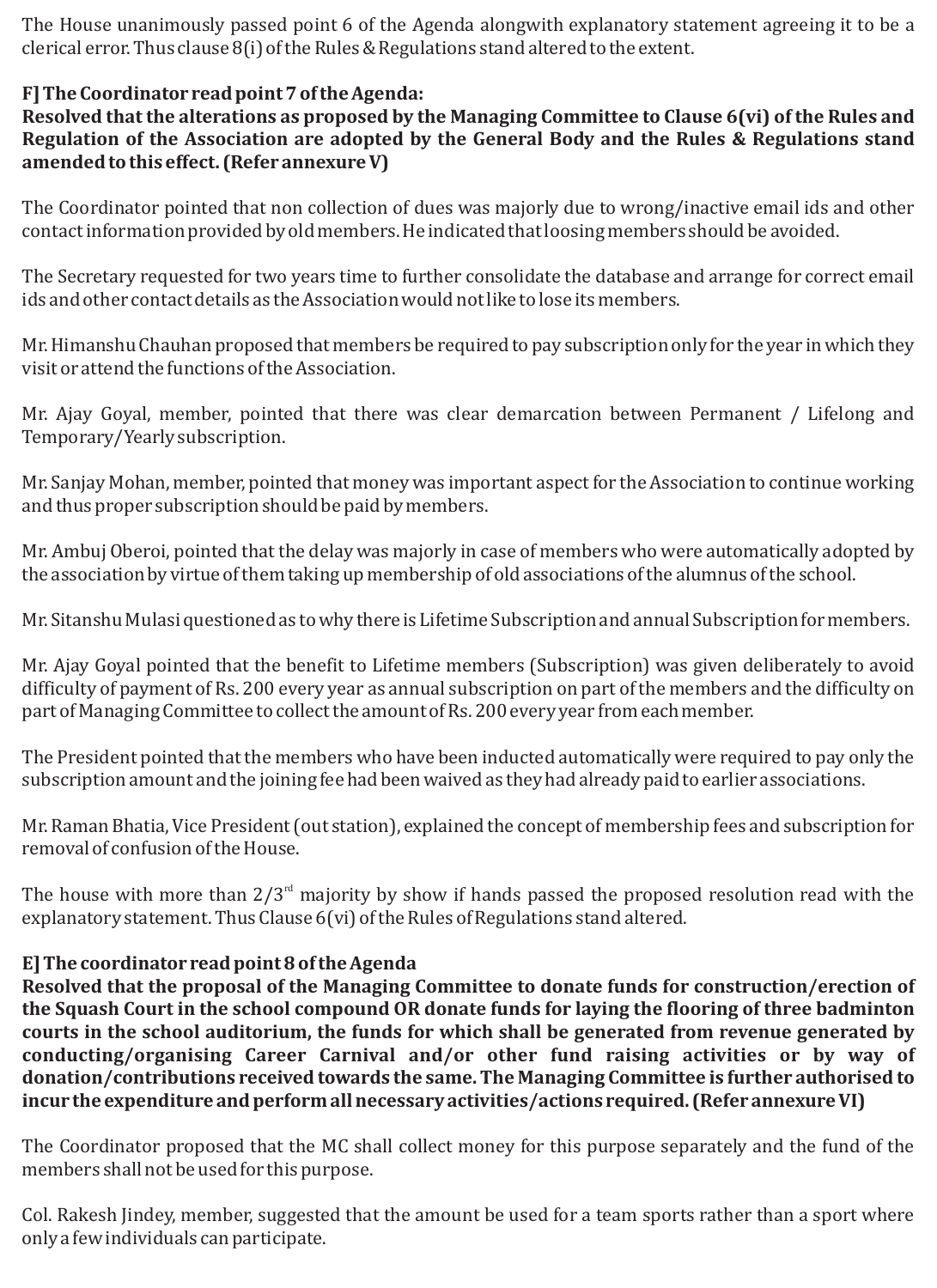Mr. Raman Bhatia, Vice President (out station) pointed that the squash court shall benefit both the school as well as the Alumni members and that the school's requirement are also to be considered for any such contribution.

The resolution was passed with more than  $2/3^{rd}$  majority by raising of hands. Thus the Managing Committee was authorized to collect and incur expenditure for the same.

# **I] The Coordinator read point 9 of the Agenda:**

**Resolved that the proposal of the Managing Committee to amend and substitute Clause 9 regarding Chapters of the Association/Society of the Rules & Regulations of the Society/Association are adopted by the General Body and the Rules & Regulations stand amended to this effect. (Refer annexure VII)**

Mr. Manu Sabherwal claimed that the Local Chapter Bye-Laws are autocratic and questioned their long term sustenance.

Mr Ajay Goyal indicated that there should be a common purpose and common spirit amongst the Local chapters and the Parent body hence a proper framework of rules and regulation needs to be there. Control is also required since the Association is a legal entity and proper functioning is to be ensured.

Mr. Ramesh Chandra Joshi said that incase a particular group does not agree with the Chapter Bye-laws they could form their own association; However they shall not be affiliated to the SJA AA in any form and shall not use the name of SJA Alumni and that SJA AA shall not be responsible to or for any such group acting independently.

The President pointed that members were asked for their suggestion before the Chapter Bye-laws were accepted. Comments and suggestion received from Mr. Manu Sabharwal, Mr. Himanshu Chauhan and others had already been considered by the MC. He also said that for anything to start it required proper rules and regulation which can be reviewed and moderated with time.

Mr Himanshu Chauhan questioned the Managing Committee as to how would it assist the people in setting up chapters.

The President replied to Mr. Chauhan's query by pointing that the initial nomination of the office holders of the Chapter Committee shall be made only on basis of applications received from members interested in setting up the chapter. Also, that the chapter bye laws already provided that the Parent body shall give sufficient initial funds to the Chapter to ensure smooth and efficient setting up.

The proposal of the Managing Committee to amend and substitute Clause 9 regarding chapters of the association read with the explanatory statement was passed by the house with more than 2/3 $^{\rm rd}$  majority by way of show of hands.

Thus Clause 9 of the Rules & Regulations stand altered.

# **F] The Coordinator read point 10 of the Agenda. To appoint the auditor for the next financial year.**

The Coordinator complemented the efficient working of the Auditors and requested the house to vote for reappointed of the existing Auditor.

Mr. Ramesh ChandraJoshi proposed the reappointment of M/s. N. Kumar Gupta & Associates, which was duly seconded by Mr. Kapil Anand, member and passed by majority vote of the House.

**G] The President proposed and sought the House's opinion whether questions and points raised by a member who was not present at the AGM are taken up for discussion.**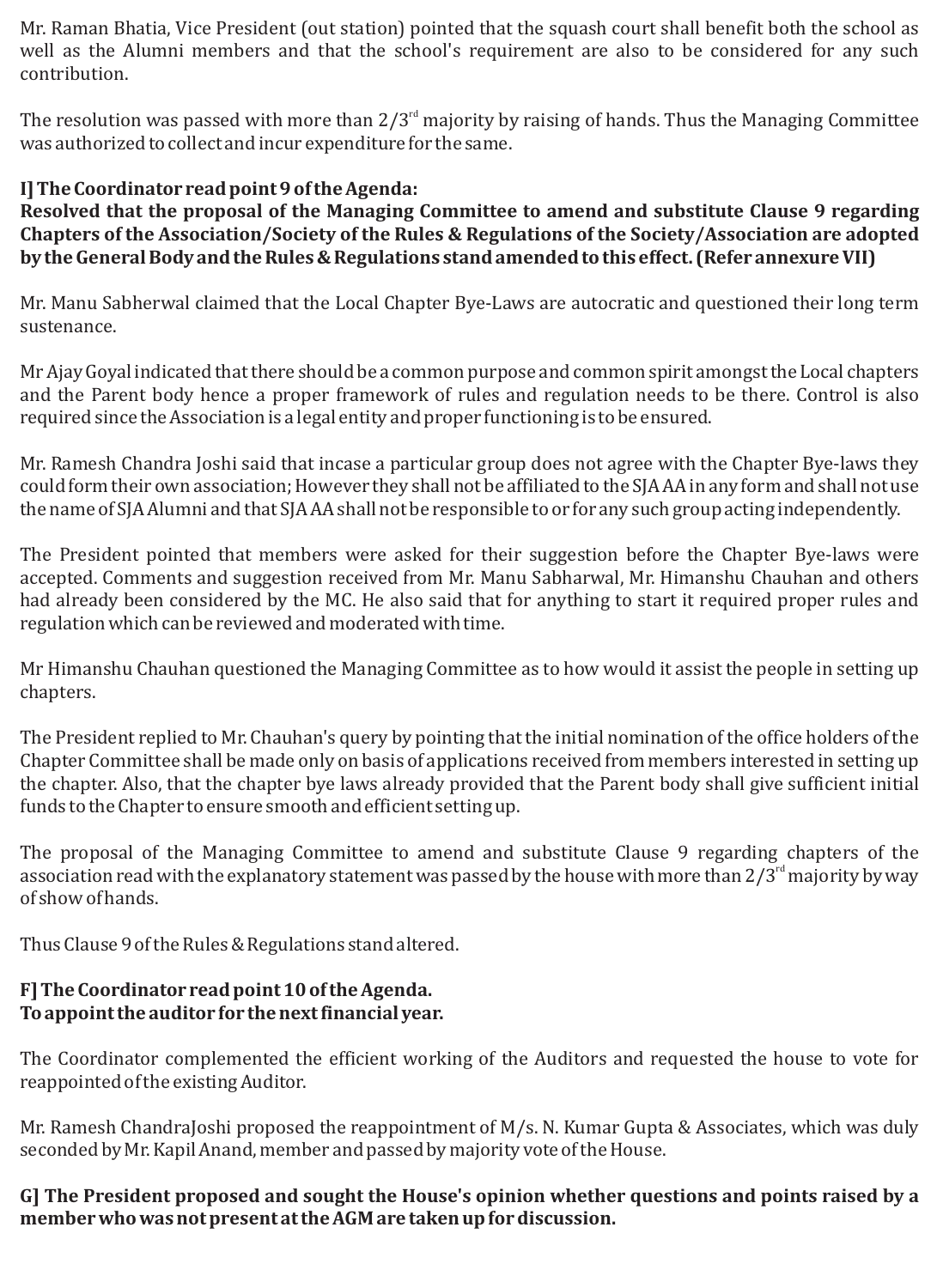The House agreed for taking up of the points emailed by the member who was not present at the AGM.

The President read out the points sent via mail by Mr. Anil Bakshi, member. Majority of the points raised by Mr. Bakshi had already been discussed in the AGM.

The points taken for discussion and the conclusions were as follows:

## *A.Election Bye-Laws*

*1. Applicability of Criteria for minimum tenure as MC member*

Mr. Anil Bakshi raised concern whether only the current MC member is eligible to contest the second election according to the criteria mentioned in the Election By laws.

The President clarified that it was decided in the second AGM that the said provision of criteria was applicable for the First Election only.

*2. "V.P. Outstation" shall serve the cooling off period due to the requirements for the post.*

Mr. Anil Bakshi brought to the notice of the house that there would be no other member contesting for the post of "V.P. Outstation" as the current "V.P. Outstation' would be serving the cooling off period.

The President said that other candidates can contest the election however, Mr Bakshi's interpretation is right and the Managing Committee shall deliberate and take up this issue and recommend the necessary changes to the term of Managing Committee with respect to "V.P. Outstation" in the next AGM

*3. Clarity on reservation for women members in the Managing Committee*

Mr. Anil Bakshi raised the point that there was no clear mention about the category of member in which seat is reserved for woman.

The President clarified that there was a clear demarcation in the Election By-Laws and that point 4(b)of the elction by-laws when read in conjunction with point 7.2(a) of Rules & Regulations (As amended in the  $2<sup>nd</sup> AGM$  ) gives a clear understanding of the reservation for women members in the Managing Committee in each category of members.

# *B. Postal Ballot*

1. Mr. Anil Bakshi wrote in the mail that he would be looking forward to e-voting be implemented for the next general election and chapter election.

Mr. Manu Sabherwal questioned the MC if the database was not ready and the reason for difficulty in providing for e-voting in the next elections.

Mr. Himanshu Chauhan further supported use of e-voting and asked whether the MC has enough data to start e-voting. He also pointed wastage of resources and time in sending hard copies of ballot paper, notices and various other documents.

The President pointed that only 1100 out of the total number of email ids were correct and working.The MC cannot differentiate between communication receiving and non- receiving members. He said the interest of all the members is to be considered hence keeping that in mind it requires more time to adopt the e-voting proposal. Also he requested Mr. Anil Bakshi, Manu Sabherwal & Himanshu Chauhan to act as ambassadors and contact their batch mates and all the other members at large to help in updating of correct contact details and once it is accomplished e-voting would be implemented.

The House proposed that the MC shall deliberate the possibility of use of e-voting in the coming elections and work towards further consolidation of the database with correct ids and contact details.

On the issue of Postal Ballot for Chapter Council, the President explained that it was not tenable to have Postal ballot at chapter level due to cost and complications involved.

The House accepted the President's explanation.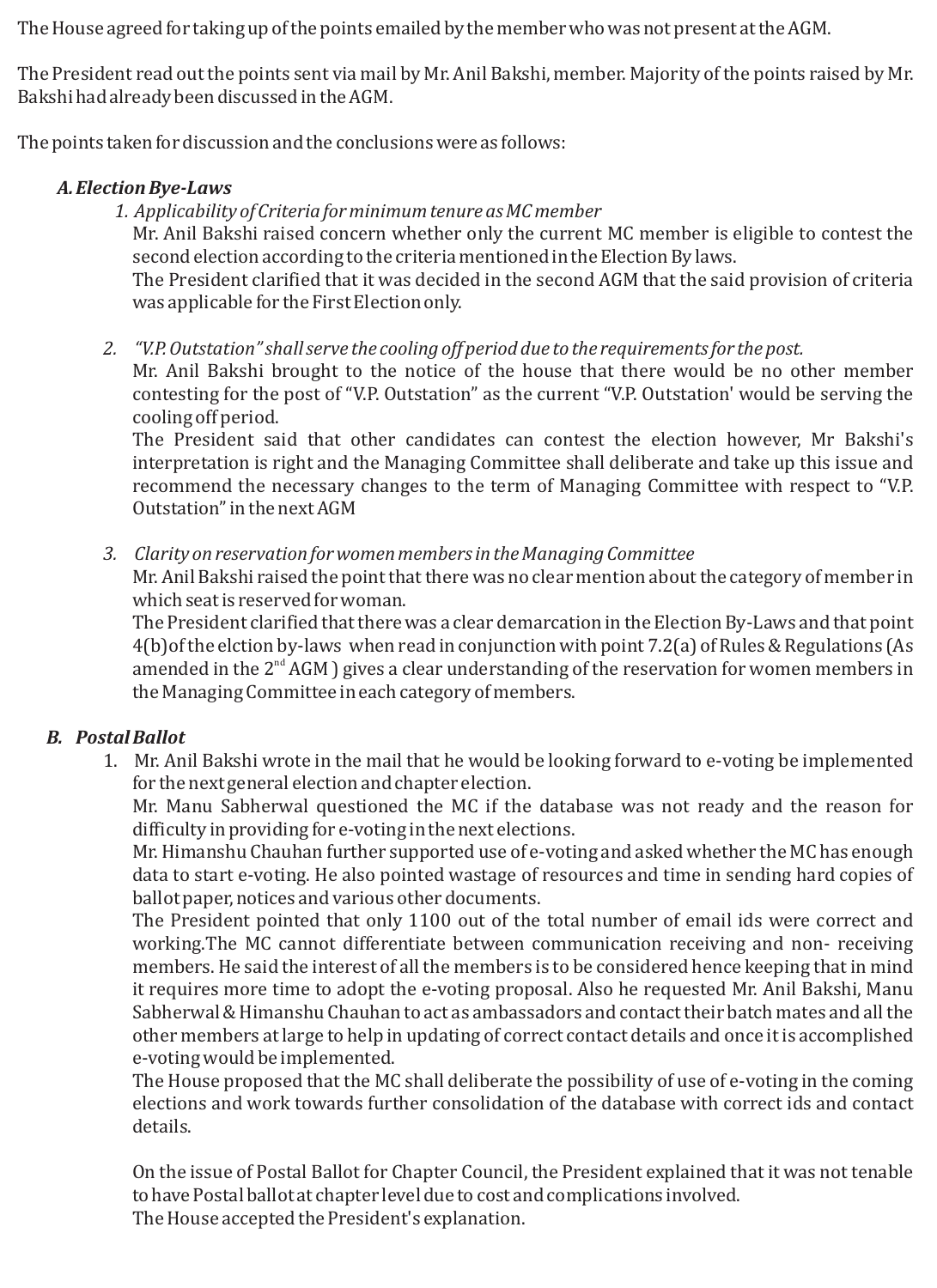## *C. Cessation of membership*

1. Mr Anil Bakshi in his mail wrote that he does not support the proposal to increase the limit for cessation of membership from 3 years to 5 years.

The President here provided that as already discussed the reason for the move was the nonavailability of correct contact details of members who were automatically adopted by the Association. This had already been discussed in the AGM and accepted by the members.

## *D. Chapters of the Assocaition*

1. Mr Anil Bakshi wrote that the cooling off period of the Chapter council be increased.

The President accepted the concerns of Mr. Anil Bakshi and explained that because the chapters were in the starting stage hence the cooling off period was kept short. However, in the time to come when chapters start working, the cooling off period could be extended to 2/3 years with the approval of the House.

The House accepted the President's explanation.

2. Mr. Anil Bakshi suggested that a minimum criterion of number of years pass out be put for the Chapter Council.

The President clarified that too many restriction in the opening stages would hold against the spirit and thus such restriction was not installed as of now. However, it could be taken up when chapters starts functioning smoothly.

The House accepted the President's explanation.

- 3. Mr. Anil Bakshi sought the meaning on the word "Assist" in the objects of the Local Chapters. The President explained that "Assist" was used to see that the Objective of the Parent Body such as Organising a Blood Donation on  $2^{nd}$  October all over the Alumni offices e.g. Dehradun and chapter offices all around, Social activities at Dehradun and chapters simultaneously, Database Updating assistance at chapter and MC office at Dehradun etc. which shall go long way in helping the parent body.
- 4. Mr. Anil Bakshi asked for the actions for which approval of MC is required by the Local chapter and the process thereof. The President explained that approval of the Parent body was important keeping the budgeting of the association as a whole. Also, the ultimate responsibility of the acts of the Chapters lies in the Managing Committee of Parent Body thus a proper process and accountability is required for functioning of the chapters along with the Parent Body.
- 5. Mr. Anil Bakshi wrote that postal ballot be allowed for the Chapter council as well. The President pointed that this has already been discussed in point B. of Mr Anil Bakshi's letter.
- 6. Mr. Anil Bakshi suggested that the election of the local chapters and Annual Meeting can be clubbed as a single event shall prove cost effective. The President welcomed this suggestion and said that the AM and election could be moved to June if the house permits. The Managing Committee shall propose necessary changes in the next AGM.
- 7. Mr. Anil Bakshi requested the Managing Committee to define the responsibility of the Parent Body towards the Chapter Council. The President explained that the database would be shared by the parent body with the council and amount shall be sent by the Parent Body to the chapters for meeting the initial setup cost. This is mentioned in point XI-B (second paragraph) of the Chapter bye-laws.
	- E. Process of raising points at AGM Mr. Anil Bakshi expressed his objection for the requirement of the proposer and the seconder to be present physically at the AGM to raise any point.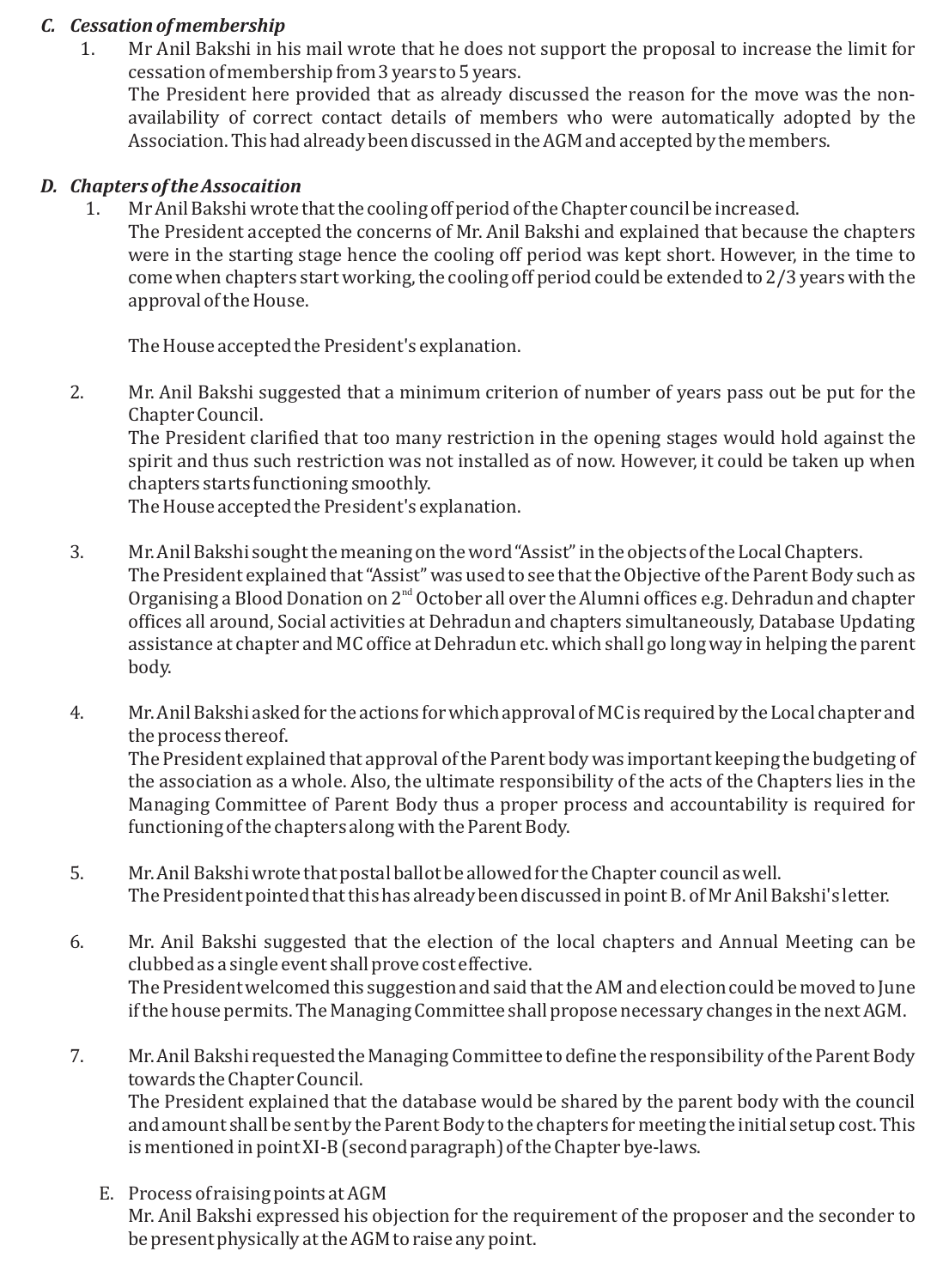The President here mentioned that points raised by Mr. Anil Bakshi were read and discussed at the AGM without him being present. Thus the concerns of Mr. Bakshi had already been addressed in the current AGM itself.

The President pointed that the MC takes due care and concern of its members residing outside Dehradun. The MC keeping in mind out-station members arranged the Alumni Sports Meet the day following Diwali which saw participation from local as well a large number of out station members.

## **L] The Coordinator reads out point 12 of the Agenda To review and adopt the Report of the Managing Committee. (as per annexure VIII)**

The coordinator pointed that the MC report has already been provided to members with the AGM notice and the same be adopted.

The House unanimously adopted the report of the Managing Committee.

# **M] The Coordiantor reads out point 14 &15 of the agenda**

The Secretary pointed that the above points were included in the Agenda only for abundant precaution taken on part of the Managing Committee.

The Coordinator pointed that the powers mentioned in point 14 & 15 were already vested with the MC.

Mr. Manu Sabherwal, pointed out that since the power already vests with the Managing Committee there was no requirement to having these points in the Agenda. He further stated that these points need not be accepted by the house, as the power to carry out all necessary actions, deeds as may be necessary for the purpose of registration with the Registrar of Societies and power to giving effect to the above Resolutions is already with the Managing Committee.

Thus since points 14 & 15 of the Agenda were not needed/required and the power already vesting with the Managing Committee no decision on the same was taken.

# **N] The Coordinator invited the Principal, SJA to address the house as the Patron of the SJA AA.**

Bro. A.J. George, Patron of SJA AA addressed the house and stated that a child is like a plant that is to be groomed alumni has been doing. He went on to compliment the Association for the great work and ensuring greater participation from local and outstation Alumni and assured whole hearted support from the school's management in the time's to come. with lots of care from various people around him. The school plays an important role during the beginning years which laid foundation of his entire life. The alumni are the true reflection of the school and should never forget its Alma Mater. The alumnus of the schools, who are well placed in different spheres, should help the school grow in all possible ways. Brother then congratulated the Founding and the current MC for the great work and activities

The Coordinator too appealed to the members to contribute in all forms to help their Alma Mater reach great heights of success.

# **O] The Coordinator invited the Secretary to give the Vote of Thanks.**

Mr. Praveen Chandhok, Secretary highlighted the achievements and informed the house in detail the activities conducted by the MC during the year. The Biggest achievement of the MC was receiving Rs. 10, 41,826/- from previous Alumni Association, which was added to the Corpus fund (Membership fee) of SJA Alumni Association! This was possible by the outstanding efforts of Mr. Anurag Sangal, Mr. Harish Virmani and Mr. Rajeev Nagalia not to forget constant persuasion and unrelenting support of our Patron Bro. A.J. George and Mam Monica D'Souza. Finally Mr. Praveen Chandhok thanked the Patron, the House and the Coordinator Mr. Rajeev Nangia for their time and support.